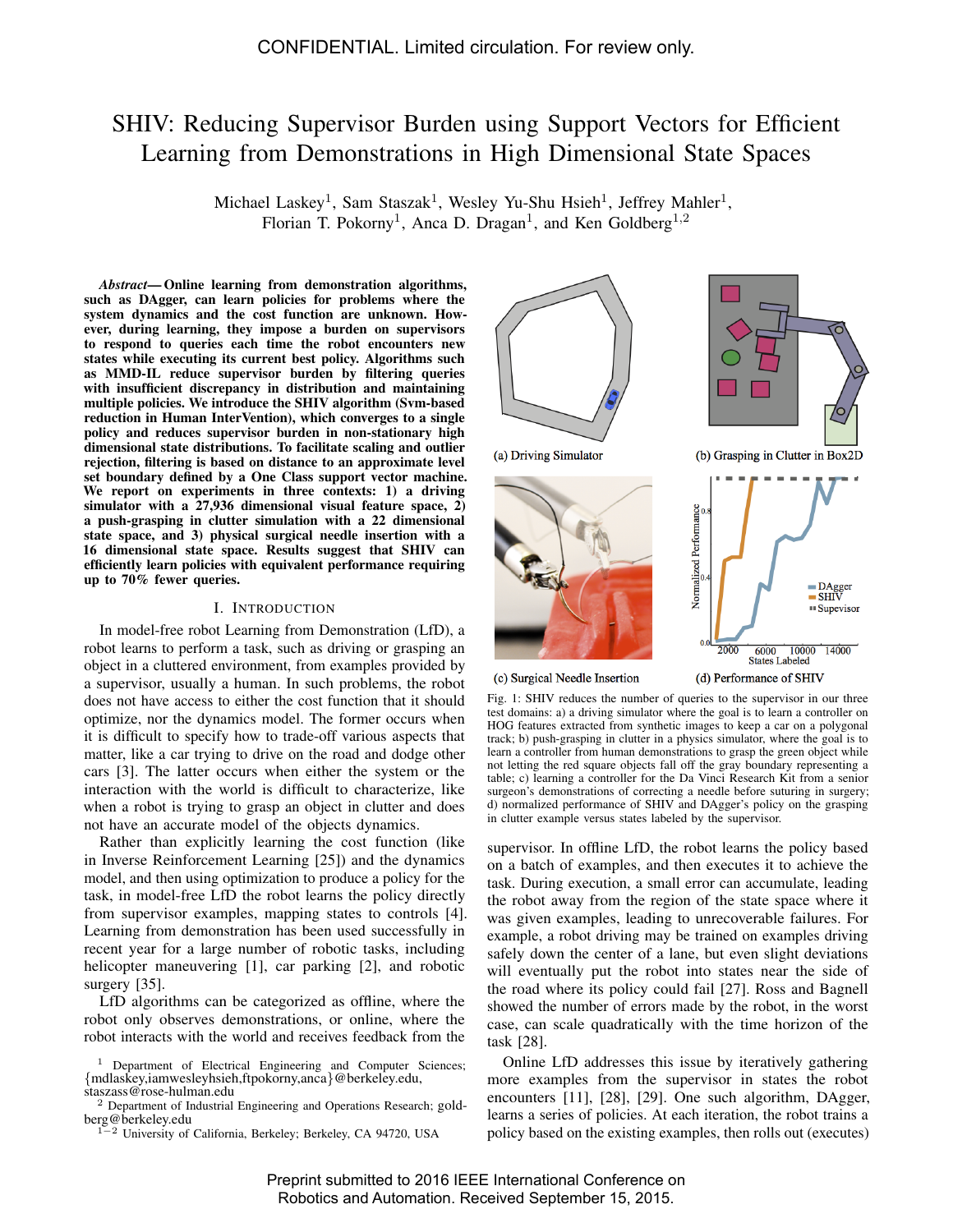that policy, and the supervisor provides demonstrations for all states the robot visits. The new state/control examples are aggregated with the old examples for the next iteration. DAgger and related algorithms have been applied in a wide range of applications, from quadrotor flight to natural language to Atari games [12], [10], [30]. In DAgger, under certain conditions, the number of errors scales only linearly with the time horizon of the task[29].

However one drawback is that DAgger significantly increases the burden on the supervisor, who now labels all states that the robot visits during training. Our goal is to reduce supervisor burden without degrading performance.

Our key insight is that the robot only needs to request demonstrations for risky states. Risk arises because: (1) states are sufficiently different than the states previously encountered, i.e., they can be considered novel or outliers [13]; or (2) states are in a region that has been misclassified in previous training data.

We present an algorithm for online LfD that can actively decide whether it is necessary to ask the supervisor to label the new states that the robot encounters. SHIV (Svmbased reduction in Human InterVention) reduces supervisor burden by only requesting supervision for risky states. SHIV uses stream-based active learning with a query selection method that evaluates risk in a manner tailored to the non-stationary state distributions the robot encounters as it iteratively executes learned policies, and tailored to high dimensional state spaces. We build on the One Class SVM method for approximating quantile level sets [31] to provide a classification method for deciding if a state is risky or safe.

# II. RELATED WORK

Below we summarize related work in active approaches to robot LfD and risk evaluation techniques.

Active Learning from Demonstration We formulate reducing supervisor burden in online Lfd as a stream-based active learning problem [5], [9]. In stream based active learning, the decision of whether to query the supervisor (for a label or control signal) or not is not over the entire state space (like in traditional pool-based active learning), but on states drawn one at a time from some data stream. In online LfD, this data stream is the states encountered when the robot is executing the current best policy.

Aside from the data stream, stream-based active learning has another ingredient: a query selection method, deciding whether or not to query. Typical query selection methods are estimator-centric, evaluating risk using the estimator, e.g. distance from the classification hyperplane [34], as in Fig.  $2(a)$ ; or query by committee [6], which uses a committee of hypothesized estimators that are trained on different subsets of the training data. Risk in query by committee is based on the level of agreement or disagreement among these hypotheses, with higher levels of disagreement for a state leading to higher chances of querying that state (Fig. 2(b)).

Both approaches implicitly assume a stationary state distribution that the new data is sampled from the same distribution as the previous training data. Although such methods have been previously proposed for online LfD (see  $[8]$ ,  $[11]$  for the former and  $[15]$ ,  $[16]$  for the latter), online LfD violates the stationary distribution assumption

because each new policy induces a new distribution of states. This can have negative consequences for learning: it has been shown that when training and test distributions are different, query by committee can perform worse than randomly selecting which states to query [7].

The problem lies in being estimator-centric. The estimator is a function of the current distribution. Therefore, it no longer provides a good measure of confidence when that distribution changes. And the distribution does change when the robot is rolling out a learned policy and starts encountering further away states. Instead of relying on the estimator, our measure of risk explicitly identifies when states are drawn from a different distribution, i.e. when they are novel. Our experiments in Section VI-B.1 suggest that our measure of risk is more accurate in online LfD problems than estimatorcentric measures.

Risk via Novelty Detection The main motivation for our risk definition is the notion that a trained model will be able to generalize within the distribution it is trained on [33], making states outside of this distribution risky. Novelty detection [13] is concerned with recognizing when this happens: recognizing that a sample is outside of this distribution.

Our work builds on Kim et al. [17] who apply novelty detection to safe online LfD to enable a supervisor to take over and prevent unsafe states. In their MMD-LI algorithm, risk is evaluated with Maximal Mean Discrepancy. For a single state, this is the sum of a kernel density estimate and the variance of the dataset, which works well in low dimensional state spaces. MMD-LI also reduces supervisor burden because the supervisor only takes over in risky states, as opposed to providing labels for all new states.

In contrast, we focus on active learning for online LfD in high-dimensional state spaces. Unlike safe learning, our problem does not require the supervisor to take over. This enables us to avoid the supervisor biasing the states sampled (which can in practice lead to a loss in performance [29]), and also avoid assuming the supervisor is always available. On the other hand, our problem does require novelty detection in high dimensional state spaces, where non-parametric density estimation does not scale very well: it can require data exponential in the dimension of the state space [22]. Our results (Section VI-B.1) suggests that in our high dimensional state spaces, SHIV achieves an error rate half of that of kernel density estimate-bases techniques like MMD.

An alternative to kernel density estimates is to measure distance to its nearest neighbors [20]. However, this approach was shown to be susceptible to issues, since nearest neighbors incorporates only local information about the data. For example, a group of outliers can be close together, but significantly far from the majority of the data and nearest neighbors would mark them as not novel [13].

Our approach is based on the One Class SVM proposed by Scholköpf et al., which estimates a particular quantile level set for the training data by solving a convex quadratic program to the find support vectors [31]. The method has been theoretically shown to approximate the quantile levelset of a density estimate asymptotically for correctly chosen bandwidth settings and in the case of a normalized Gaussian kernel function [36]. In [24], the One Class SVM has furthermore been used for novelty detection in high-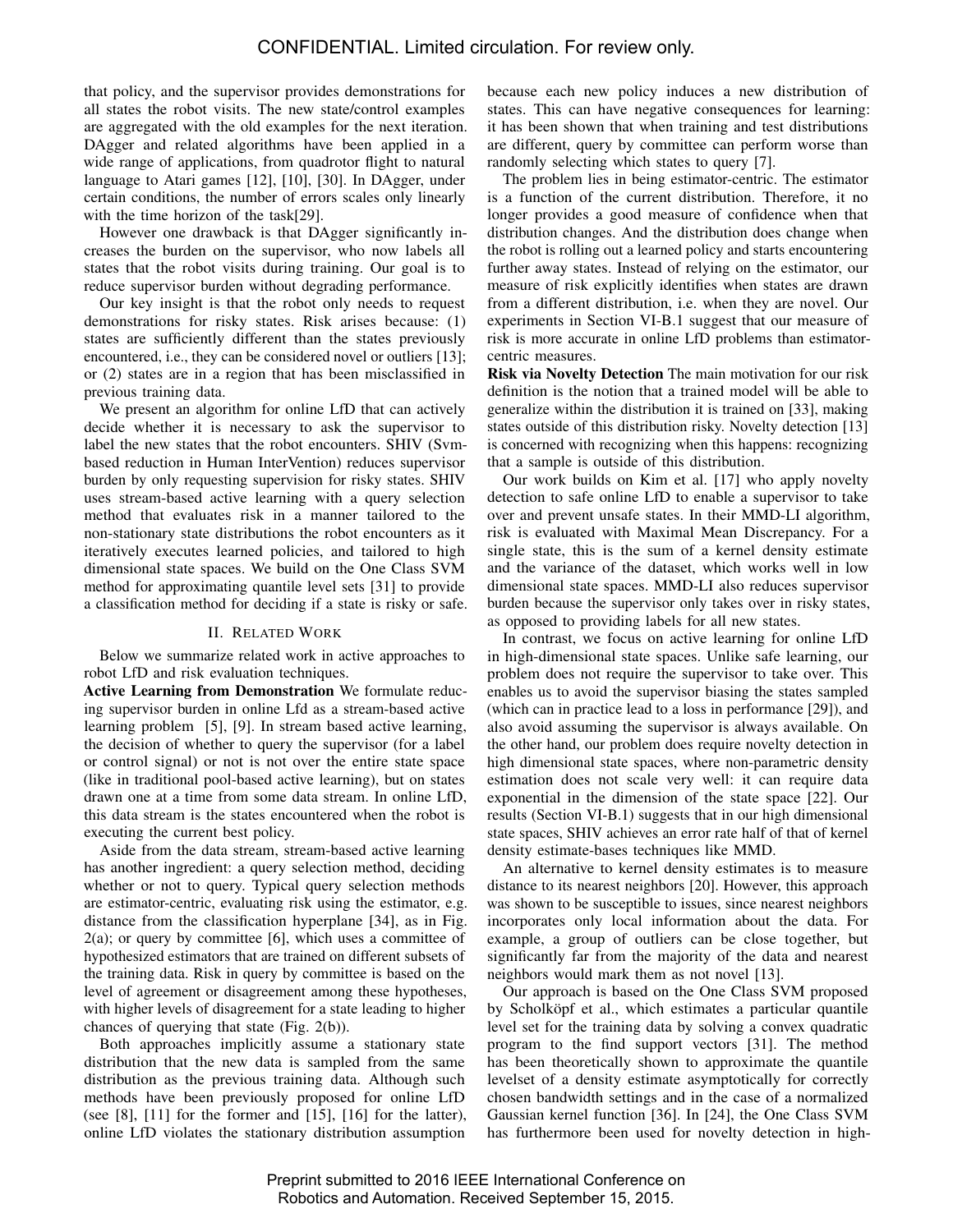dimensional image data. To our knowledge, incorporating a query selection method for high-dimensional spaces and nonstationary distributions, such as the One Class SVM, into online LfD is a novel contribution.

# III. PROBLEM STATEMENT

The goal of this work is to learn a policy that matches that of the supervisor's while asking the supervisor for as few examples as possible.

Modeling Choices and Assumptions We model the system dynamics as Markovian, stochastic, and stationary. Stationary dynamics occur when, given a state and a control, the probability of the next state does not change over time. Note this is different from the non-stationary distribution over the states the robot encounters during learning.

We model the initial state as sampled from a distribution over the state space. We assume a known state space and set of controls. We also assume access to a robot or simulator, such that we can sample from the state sequences induced by a sequence of controls. Lastly, we assume access to a supervisor who can, given a state, provide a control signal label. We additionally assume the supervisor can be noisy and imperfect, noting that the robot cannot surpass the level of performance of the supervisor.

Policies and State Densities. Following conventions from control theory, we denote by  $X$  the set consisting of observable states for a robot task, consisting, for example, of highdimensional vectors corresponding to images from a camera, or robot joint angles and object poses in the environment. We furthermore consider a set  $U$  of allowable control inputs for the robot, which can be discrete or continuous. We model dynamics as Markovian, such that the probability of state  $x_{t+1} \in \mathcal{X}$  can be determined from the previous state  $x_t \in \mathcal{X}$ and control input  $\mathbf{u}_t \in \mathcal{U}$ :

$$
p(\mathbf{x}_{t+1}|\mathbf{u}_t, \mathbf{x}_t, \dots, \mathbf{u}_0, \mathbf{x}_0) = p(\mathbf{x}_{t+1}|\mathbf{u}_t, \mathbf{x}_t)
$$

We assume a probability density over initial states  $p(\mathbf{x}_0)$ .

A trajectory  $\hat{\tau}$  is a finite series of  $T + 1$  pairs of states visited and corresponding control inputs at these states,  $\hat{\tau} =$  $(\mathbf{x}_0, \mathbf{u}_0, ..., \mathbf{x}_T, \mathbf{u}_T)$ , where  $\mathbf{x}_t \in \mathcal{X}$  and  $\mathbf{u}_t \in \mathcal{U}$  for  $t \in$  $\{0, \ldots, T\}$  and some  $T \in \mathbb{N}$ . For a given trajectory  $\hat{\tau}$  as above, we denote by  $\tau$  the corresponding trajectory in state space,  $\tau = (\mathbf{x}_0, \dots, \mathbf{x}_T)$ .

A policy is a function  $\pi : \mathcal{X} \to \mathcal{U}$  from states to control inputs. We consider a space of policies  $\pi_{\theta} : \mathcal{X} \to \mathcal{U}$ parameterized by some  $\hat{\theta} \in \mathbb{R}^d$ . Any such policy  $\pi_{\theta}$  in an environment with probabilistic initial state density and Markovian dynamics induces a density on trajectories. Let  $p(\mathbf{x}_t|\theta)$  denote the value of the density of states visited at time t if the robot follows the policy  $\pi_{\theta}$  from time 0 to time  $t - 1$ . Following [29], we can compute the average density on states for any timepoint by  $p(\mathbf{x}|\theta) = \frac{1}{T} \sum_{t=1}^{T} p(\mathbf{x}_t|\theta)$ .

While we do not assume knowledge of the distributions corresponding to:  $p(\mathbf{x}_{t+1}|\mathbf{x}_t, \mathbf{u}_t)$ ,  $p(\mathbf{x}_0)$ ,  $p(\mathbf{x}_t|\theta)$  or  $p(\mathbf{x}|\theta)$ , we assume that we have a stochastic real robot or a simulator such that for any state  $x_t$  and control  $u_t$ , we can sample the  $\mathbf{x}_{t+1}$  from the density  $p(\mathbf{x}_{t+1}|\pi_{\theta}(\mathbf{x}_t), \mathbf{x}_t)$ . Therefore, when 'rolling out' trajectories under a policy  $\pi_{\theta}$ , we utilize the robot or a simulator to sample the resulting stochastic trajectories rather than estimating  $p(\mathbf{x}|\theta)$  itself.

Objective. The objective of policy learning is to find a policy that minimizes some known cost function  $C(\hat{\tau}) =$  $\sum_{t=1}^{T} c(\mathbf{x}_t, \mathbf{u}_t)$  of a trajectory  $\hat{\tau}$ . The cost  $c : \mathcal{X} \times \mathcal{U} \to \mathbb{R}$ is typically user defined and task specific. For example, in the task of inserting a peg into a hole, a function on distance between the peg's current and desired final state is used [21].

In our problem, we do not have access to the cost function itself. Instead, we only have access to a supervisor that can achieve a desired level of performance on the task. The supervisor provides the robot an initial set an initial set of N stochastic demonstration trajectories  $\{\tilde{\tau}^1, ..., \tilde{\tau}^N\}$ . which are the result of the supervisor applying this policy. This induces a training data set  $D$  of all state-control input pairs from the demonstrated trajectories.

We define a 'surrogate' loss function as in [29],  $l$  :  $U \times U \rightarrow \mathbb{R}$ , which provides a distance measure between any pair of control values. In the continuous case, we consider  $l(\mathbf{u}_0, \mathbf{u}_1) = ||\mathbf{u}_0 - \mathbf{u}_1||_2^2$ , while in the discrete case  $l(\mathbf{u}_0, \mathbf{u}_1) = 1$  if  $\mathbf{u}_0 \neq \mathbf{u}_1$  and  $l(\mathbf{u}_0, \mathbf{u}_1) = 0$  otherwise.

Given a candidate policy  $\pi_{\theta}$ , we then use the surrogate loss function to approximately measure how 'close' the policy's returned control input  $\pi_{\theta}(\mathbf{x}) \in \mathcal{U}$  at a given state  $\mathbf{x} \in \mathcal{X}$  is to the supervisor's policy's control output  $\tilde{\pi}(\mathbf{x}) \in \mathcal{U}$ . The goal is to produce a policy that minimizes the surrogate loss relative to the supervisor's policy.

Following [29], our objective is to find a policy  $\pi_{\theta}$ minimizing the expected surrogate loss, where the expectation is taken over the distribution of states induced by the policy across any time point in the horizon:

$$
\min_{\theta} E_{p(\mathbf{x}|\theta)}[l(\pi_{\theta}(\mathbf{x}), \tilde{\pi}(\mathbf{x}))]
$$
\n(1)

If the robot could learn the policy perfectly, this state density would match the one encountered in user examples. But if the robot makes an error, that error changes the distribution of states that the robot will visit, which can lead to states that are far away from any examples and difficult to generalize to [27]. This motivates iterative algorithms like DAgger, which iterate between learning a policy and the supervisor providing feedback. The feedback is in the form of control signals on states sampled from the robot's new distribution of states.

#### IV. RISKY AND SAFE STATES

Providing correct control inputs for (or "labeling") all states encountered at each iteration can impose a large burden on the supervisor. Instead of asking the supervisor for labels at all visited states, SHIV uses a measure of risk to actively decide whether a label is necessary.

In contrast to the standard measure risk based purely on variance, we define a state as "risky" for 2 reasons: 1) it lies in an area with a low density of previously trained states, which can cause the current policy to mis-predict the supervisor and incur high surrogate loss [33], or 2) the surrogate loss, or training error, of the current policy at the state is high, so that the state is unlikely to model the supervisor's control inputs correctly. States that are not classified as "risky" are deemed "safe" .Our definition of risk can be visualized in Fig. 2(d).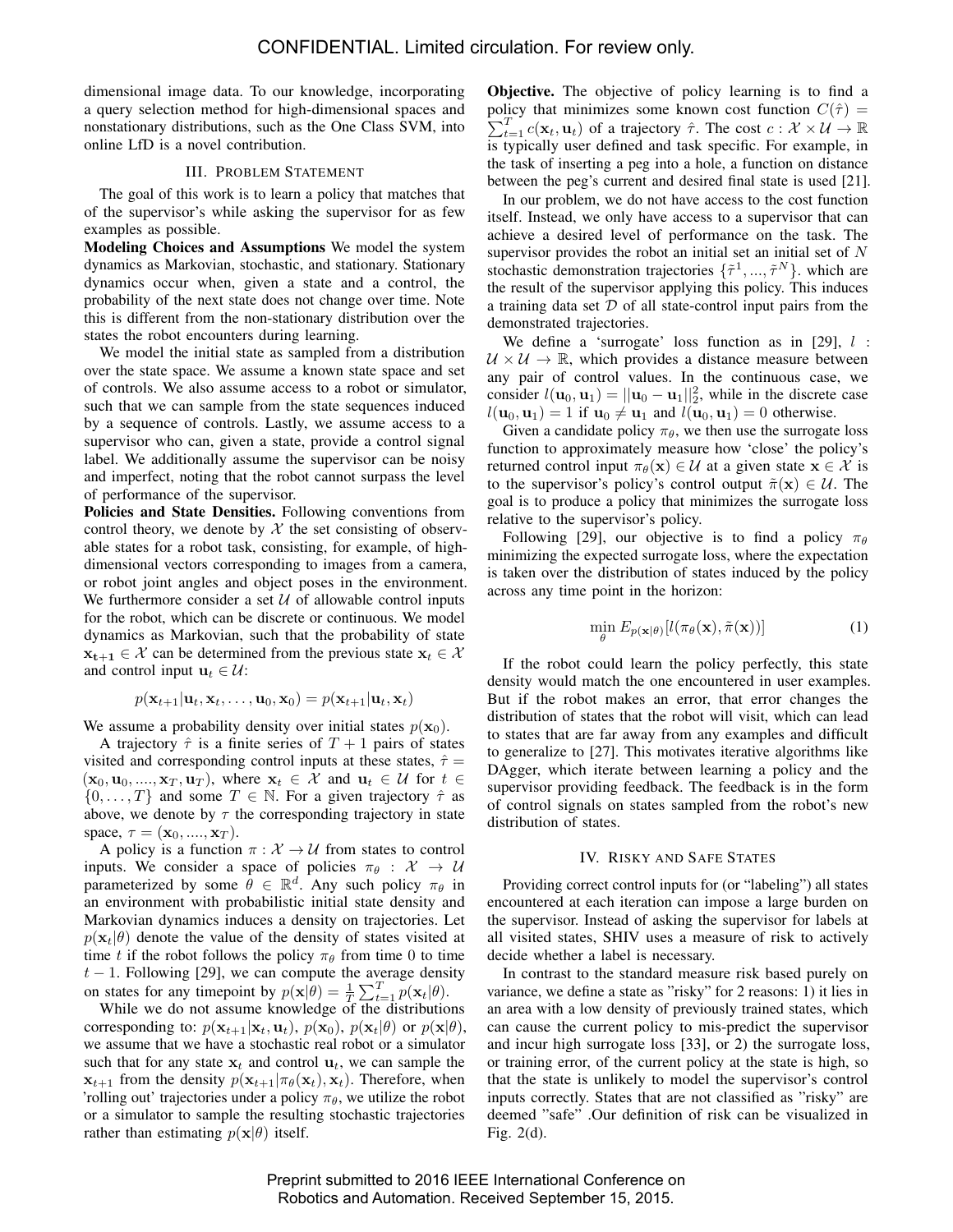

Fig. 2: A comparison of different query selection strategies for active learning on a non-stationary distribution. The shaded and empty circles are training data from two classes, 1 and 0 respectively. The red empty circles are samples from a new distribution (produced by executing the learned policy), and belong to class 0. Typical strategies classify states close the decision boundary as risky(a), or for which a set of estimators disagree (b). Neither of these apply to our new samples in red. In contrast, we use a strategy that is amenable to non-stationary distributions by classifying novel states as safe (i.e not risky) (c) and states in historically mislabeled regions.

The amount of data needed to estimate the density, scales exponentially in the dimension of the state space [22]. Thus, to evaluate risk in high-dimensional state spaces, such as the HOG features in our driving simulator, Fig. 1(a), we use a modified version of the technique known as the One Class SVM that estimates a regularized boundary of a user defined quantile on the training data in  $\mathcal{X}$  [31].

We consider the problem of estimating the quantile levelsets of a distribution  $P$  on a set  $\mathcal X$  by means of a finite set of independent and identically distributed samples  $x_1, ..., x_n$  $X$ . In most general terms, the quantile function for P and subject to a class of measurable subsets  $\mathcal G$  of  $\mathcal X$  is defined by

$$
U(\gamma) = \inf \{ \lambda(G) : P(G) \ge \gamma, G \in \mathcal{G} \} 0 < \gamma \le 1 \tag{2}
$$

 $\lambda : \mathcal{G} \to \mathbb{R}$  above denotes a volume measure. Suppose furthermore that  $G : [0, 1] \to \mathcal{G}$  assigns a set  $G(\gamma) \in \mathcal{G}$  that attains the infinum measure (i.e. volume) for each  $\gamma \in [0, 1]$ (this set is in general not necessarily unique).  $G(\gamma)$  denotes a set of minimum measure  $G \in \mathcal{G}$  with  $P(G(\gamma)) \geq \gamma$ .

To handle distributions defined on high-dimensional spaces  $X$ , work by Scholköpf et al. represents the class  $G$  via a kernel k as the set of half-spaces in the support vector  $(SV)$ feature space [31]. By minimizing a support vector regularizer controlling the smoothness of the estimated level set function this work derives an approximation of the quantile function described in Eq. 2.

Let  $\Phi : \mathcal{X} \to \mathcal{F}$  denote the feature map corresponding to our exponential kernel,  $k(\mathbf{x}_0, \mathbf{x}_1) = e^{-\|\mathbf{x}_0 - \mathbf{x}_1\|^2/2\sigma^2}$ , mapping the observation space X into a Hilbert space  $(\mathcal{F}, \langle, \rangle)$ such that  $k(\mathbf{x}, \mathbf{x}') = \langle \Phi(\mathbf{x}), \Phi(\mathbf{x}') \rangle$ .

The One Class SVM proposed by [31] determines a hyperplane in feature space  $F$  maximally separating the input data from the origin:

$$
\begin{aligned}\n&\text{minimize}_{w \in \mathcal{F}, \xi \in \mathbb{R}, \rho \in \mathbb{R}} \frac{1}{2} ||w||^2 + \frac{1}{vn} \sum_{i}^{n} \xi_i - \rho \quad (3) \\
&\text{s.t } \langle w, \Phi(x_i) \rangle \ge \rho - \xi_i, \ \xi_i \ge 0.\n\end{aligned}
$$

Here, the parameter  $\nu$  controls the penalty or 'slack term' and is equivalent to  $\gamma$  [36] in the quantile definition, Eq. 2, as the number of samples increases. The decision function, determining point membership in the approximate quantile levelset is given by  $g(x) = sgn(\langle w, \Phi(x) \rangle - \rho)$ . Here, for  $x \in \mathcal{X}$ ,  $g(x) = 0$  if x lies on the quantile levelset,  $g(x) = 1$ 

if  $x$  is strictly in the interior of the quantile super-level set and  $q(x) = -1$  if x lies strictly in the quantile sub-levelset.

The dual form of the optimization yields a Quadratic Program that has worst case computational complexity of  $O(n^3)$ . However, Schölkopf et al. developed an improved optimization method that has empirically been shown to scale quadratically [31],which we use. In the dual, the decision function is given by  $g(\mathbf{x}) = \text{sgn}(\sum_{i=1}^{N} \alpha_i k(\mathbf{x}_i, \mathbf{x}) - \rho)$  where  $\alpha_i$  corresponds to the dual variables. The novelty detection method can be visualized in Fig. 2(c). However, even when sufficient data is available, the associated control inputs may be inconsistent or noisy and a resulting policy optimizing Eq. 6 may still incur a large surrogate loss. To account for this, we propose a modification to the One Class SVM:

$$
y_i = \begin{cases} 1 & : l(\pi_\theta(\mathbf{x}_i), \mathbf{u}_i) \le \varepsilon \\ -1 & : l(\pi_\theta(\mathbf{x}_i), \mathbf{u}_i) > \varepsilon \end{cases}
$$
(4)

Where, in the case when l denotes discrete  $0 - 1$  loss, we set  $\varepsilon = 0$ , while in the continuous  $L_2$  loss case,  $\varepsilon$  is a user defined threshold specifying allowable surrogate loss. We use  $y_i$  to modify the One Class SVM decision function as follows:

We divide up our data in to two sets those correctly classified:  $\mathcal{D}_s = \{ \{ \mathbf{x}_i, \mathbf{u}_i \} \in \mathcal{D}_k, y_i = 1 \}$  and those states incorrectly classified:  $\mathcal{D}_r = \{\{\mathbf{x}_i, \mathbf{u}_i\} \in \mathcal{D}_k, y_i = -1\}$  A separate One-Class SVM is then trained on each set of states,  $(D_s$  and  $D_r$ ) and providing measures of the level sets,  $q_s$  and  $g_r$ . Specified by parameters  $(\nu, \sigma)$  and  $(\nu_r, \sigma_r)$ , respectively. We then define the overall decision function as:

$$
g_{\sigma}(\mathbf{x}) = \begin{cases} 0 & \text{: } g_s(\mathbf{x}) == 1 \text{ and } g_r(\mathbf{x}) == -1 \\ -1 & \text{: otherwise} \end{cases}
$$
(5)

points are deemed risky if  $g_{\sigma}(\mathbf{x}) \neq 0$ . Practically, this modification corresponds to 'carving out holes' in the estimated quantile super-levelset such that neighborhoods around states with  $y_i = -1$  are excluded from the superlevelset. An illustration of this can be seen in Fig. 2(d).

The decision function parametrization consists of the kernel bandwidth  $\sigma$  in  $g_s$ . We treat  $\sigma$  as a "risk sensitivity" parameter (and study its implications in Section VI). For two reasons: 1)The expected number of examples, after a policy roll out, the supervisor can be asked is  $T * \int_{\mathbf{x}} \mathbf{1}(g_{\sigma}(\mathbf{x})) = 0)p(\mathbf{x}|\theta) d\mathbf{x}$ . Thus, smaller  $\sigma$  corresponds to asking for more examples. 2) A relation exists between how smooth the supervisor's policy,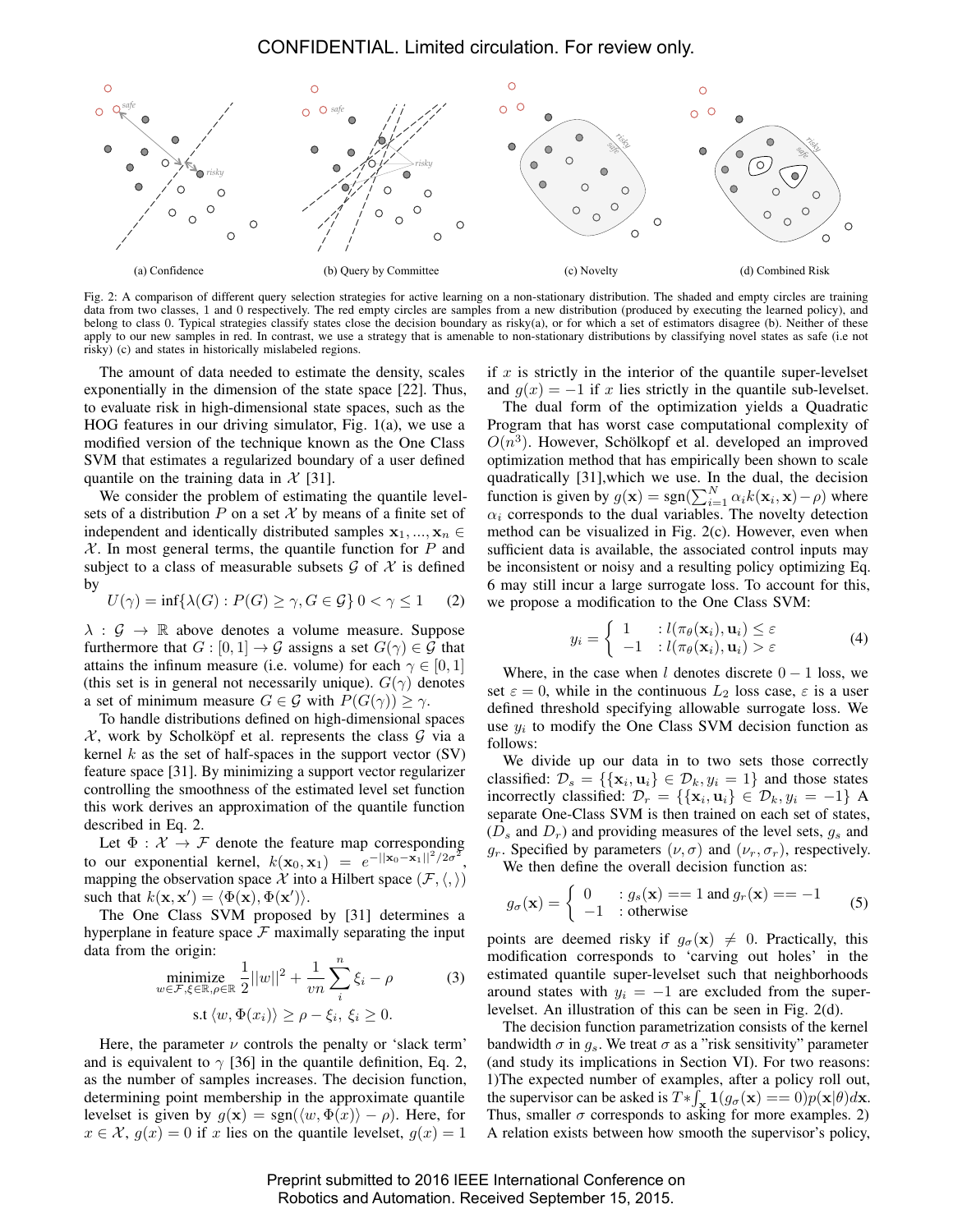$\tilde{\pi}$  and how many examples are needed to learn it. Thus, a large  $\sigma$  can be dangerous for policies with sharp variation because it will treat points as safe that are really risky.

#### V. SHIV:SVM-BASED REDUCTION IN HUMAN **INTERVENTION**

Both SHIV and DAgger [29] solve the minimization in Eq. 1 by iterating two steps: 1) compute a  $\theta$  using the training data  $D$  thus far, and 2) execute the policy induced by the current  $\theta$ , and ask for labels for the encountered states. However, instead of querying the supervisor for every new state, SHIV actively decides whether the state is risky enough to warrant a query.

*A. Step 1*

The first step of any iteration k is to compute a  $\theta_k$ that minimizes surrogate loss on the current dataset  $\mathcal{D}_k =$  $\{(x_i, u_i)|i \in \{1, \ldots, M\}\}\$  of demonstrated state-control pairs (initially just the set  $D$  of initial trajectory demonstrations):

$$
\theta_k = \underset{\theta}{\arg\min} \sum_{i=1}^{M} l(\pi_{\theta}(\mathbf{x}_i), \mathbf{u}_i).
$$
 (6)

This sub-problem is a supervised learning problem, solvable by estimators like a support vector machine or a neural net. Performance can vary though with the selection of a the estimator [32]

*B. Step 2*

The second step SHIV and DAgger rolls out their policies,  $\pi_{\theta_k}$ , to sample states that are likely under  $p(\mathbf{x}|\theta_k)$ .

What happens next, however, differs between SHIV and DAgger. For every state visited, DAgger requests the supervisor to provide the appropriate control/label. Formally, for a given sampled trajectory  $\hat{\tau} = (\mathbf{x}_0, \mathbf{u}_0, ..., \mathbf{x}_T, \mathbf{u}_T)$ , the supervisor provides labels  $\tilde{u}_t$ , where  $\tilde{u}_t \sim \tilde{\pi}(\mathbf{x}_t) + \epsilon$ , where  $\epsilon$  is a small zero mean noise term, for  $t \in \{0, \ldots, T\}$ . The states and labeled controls are then aggregated into the next data set of demonstrations  $\mathcal{D}_{k+1}$ :

$$
D_{k+1} = \mathcal{D}_k \cup \{(\mathbf{x}_t, \tilde{\mathbf{u}_t}) \mid t \in \{0, \dots, T\}\}
$$

SHIV only asks for supervision on states for which are risky, or  $g_{\sigma}(\mathbf{x}) \neq 0$ :

$$
D_{k+1} = \mathcal{D}_k \cup \{(\mathbf{x}_t, \tilde{\mathbf{u}_t}) \mid t \in \{0, \ldots, T\}, g(\mathbf{x}_t) = -1\}
$$

Steps 1 and 2 are repeated for  $K$  iterations or until the robot has achieved sufficient performance on the task<sup>1</sup>.

#### VI. EXPERIMENTS

All experiments were run on a machine with OS X with a 2.7 GHz Intel core i7 processor and 16 GB 1600 MHz memory in Python 2.7. The policies,  $\pi_{\theta}$  are trained using Scikit-Learn [26]. Our modified One Class SVM contains two different  $\nu$  parameters,  $\nu$  and  $\nu_r$ . We set  $\nu = 0.1$  and  $\nu_r =$ 10<sup>-3</sup> for all experiments. We tuned  $σ$  and  $σ<sub>r</sub>$  by performing

a grid search over different values on the surrogate loss for a single trial of SHIV for 3 iterations.

We compare SHIV and DAgger in three domains: a driving simulator, push-grasping in clutter with a 4DOF arm, and surgical needle insertion using demonstrations from Dr. Douglas Boyd, a surgeon and professor at UC Davis. Each domain test different aspects of our algorithm: the driving simulator has a high dimensional visual state space, grasping in clutter has a human demonstrator provide the labels and is a challenging manipulation problem, surgical needle insertion uses data from a real robot.

We then compare our query selection method with those typically used in active learning. We show that for a nonstationary state distribution like ours, the notion of risk based on novelty and misclassified regions performs better than confidence, query-by-committee based methods, Maximum Mean Discrepancy, and the One Class SVM without the carving out misclassified holes modification. We continue with a sensitivity analysis, which suggests that the performance of SHIV is robust to the choice of how risky the robot is allowed to be (the  $\sigma$  parameter from Eq. 5).

# *A. Comparing SHIV with DAgger*

We compare SHIV with DAgger on three domains: the driving simulator from above, push-grasping in clutter, and needle insertion. We hypothesize that SHIV achieves the same performance as DAgger, but by asking for fewer examples and thus reducing supervisor burden.

For each algorithm and budget of states labeled, we measure the normalized performance (e.g. 1 corresponds to matching the supervisor's performance on a task). Performance is a domain specific term, such as number of times the car crashes in the driving simulator.

*1) Driving Simulator:* Our first domain is a common benchmark in Reinforcement Learning: learning a policy for a car to drive around a track [4], [28], [29]. We implemented a driving simulator where the car must follow a polygonal track. We generate a polygonal track by repeatedly sampling from a Gaussian with mean that is the center of the video game workspace centered in the middle of the workspace, and computing the convex hull of the sampled points. Then a convex hull is computed on the sampled points. This produces tracks composed of five to seven edges, an example is shown in Fig. 1(a). If the car accidentally leaves the track, it is placed back on the center of the track at a nearby position. The car's steering is  $U = \{-15^\circ, 0, 15^\circ\}$ . A control input instantly changes the angle at a unit speed. The internal state space of the car is given by the xy-coordinates and the angle it is facing. In our experiments, the supervisor is provided by an algorithm that uses state space search through the driving simulator to plan the next control. The supervisor is only allowed to search a finite amount a time ahead in the game and is prone to error, thus on averages crashes 5.9 times per lap.

The supervisor drives around the track twice. We collect raw images of the simulation from a 2D bird's eye view and use Gaussian Pyramids to down-sample the images to  $125 \times 125$  RGB pixels and then extract Histogram of Oriented Gradients (HOG) features using OpenCV. This results in a 27926 dimensional state space description. For both DAgger

<sup>&</sup>lt;sup>1</sup>In the original DAgger the policy rolled out was stochastically mixed with the supervisor, thus with probability  $\beta$  it would either take the supervisor's action or the robots. The use of this stochastically mix policy was for theoretical analysis. In practice, it is recommended to set  $\beta = 0$  to avoid biasing the sampling [12], [29]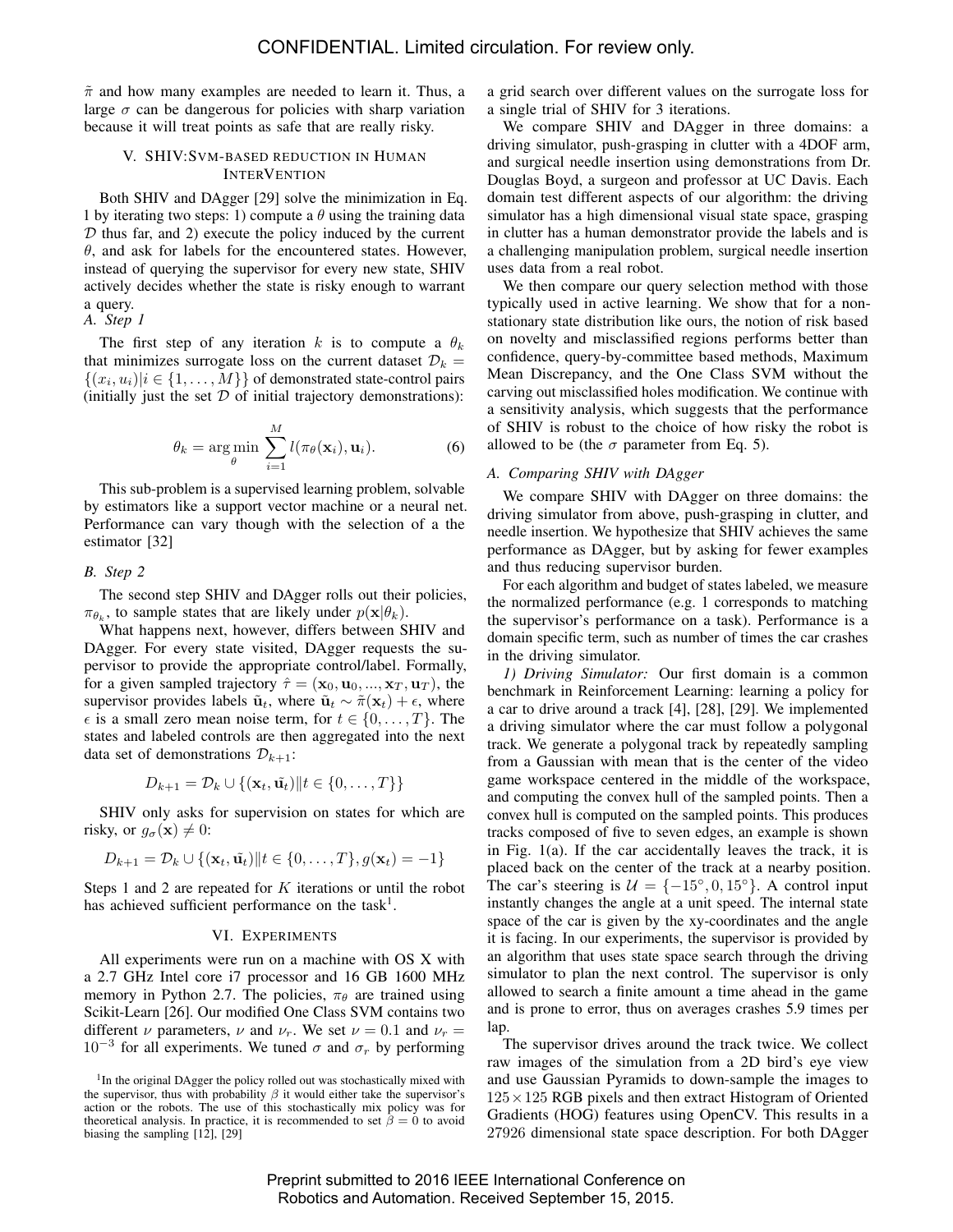

Fig. 3: We compare normalized performance (i.e. matching the performance of the supervisor) for the Driving Simulator , performance is defined as the number of times the car left the track versus the number of queries made to the supervisor. We plot the performance of DAgger and SHIV, the teal and orange lines. We also plot the performance of our supervisor, who makes non-optimal decisions and has an average performance of 5.9 crashes. Initial results, which are run for 6 iterations each and are averaged over 40 levels, shown in Fig. 3 suggest an 71% reduction in the number of queries needed for SHIV compared to DAgger. Error bars in grey measure the standard error on the mean

and SHIV, we use a Linear Support Vector Machine (SVM) to parameterize allowable policies  $\pi_{\theta}$ , with  $\gamma = 0.01$  as a regularization term on the slack variables, which was set via cross validation on the initial training examples. We set SHIV's parameters of the exponential kernel's bandwidth as  $\sigma = 200$  and  $\sigma_r = 200$ , which are set via the grid search defined above.

In Fig. 3, we visualize the performance of DAgger and SHIV. We run 6 iterations, which is a completion of both Step 1 and Step 2 described in Section V of each algorithm over 40 different randomized polygonal tracks. Figure 3 presents averaged results from these experiments, suggesting a 71% reduction in the number of queries needed for SHIV compared to DAgger, in order to reach approximately the same performance as our non-optimal supervisor.

*2) Grasping In Clutter in Box2D:* We investigate having a human demonstrator control a simulated robot arm in 2D to reach a target object with out knocking other objects off a table. Grasping an object in a cluttered environment is a common task for a robot in an unstructured environment and has been considered a benchmark for robotic manipulation [19], [18]. The task is difficult because modeling the physics of pushing an object is non-trivial and requires knowing the shape, mass distribution and friction coefficient of all objects on the table. We are interested in learning such a policy via human demonstrations.

We used Box2D a physics simulator to model a virtual world. We simulate a 4 DOF robot arm with three main joints and a parallel jaw gripper as displayed in Fig. 1(b). SHIV and DAgger do not have access to the underlying dynamics of the simulator and must learn a policy from only demonstrations.

For input the human demonstrator provides controls through an XBox game controller. The right joystick was used to provide horizontal and vertical velocity inputs for the center of the end-effector which were then translated into robot arm motions by means of a Jacobian transpose controller for the 3 main joint angles. The left 'bumper' button on the joystick was used to provide a binary control signal to close the parallel jaw gripper. The control inputs are hence modeled by the set  $\mathcal{U} = \{[-1, 1], [-1, 1], \{0, 1\}\}.$ 

A state  $x \in \mathcal{X}$  consisted of the 3 dimensional pose of the six objects on the table (translation and rotation), the



Fig. 4: We compare normalize performance (i.e. mathcing the performance of the supervisor) for the Grasping in Clutter domain, performance is defined as the sum of the number of objects knocked off the table plus 10 times the binary value indicating if the object is grasped or not. Initial results, which are averaged over 8 different trials suggest a 64% reduction in the number of queries needed for SHIV compared to DAgger,

3 joint angles of the arm and a scalar value in the range  $[0, 1]$  that measured the position of the gripper, 1 being fully closed and 0 being opened. For our representation of  $\pi_{\theta}$ , we used kernelized ridge regression with the radial basis function as the kernel with the default Sci-Kit learn parameters. We defined performance as the sum of the number of objects knocked off the table plus 10 times the binary value indicating if the object is grasped or not. The order of magnitude difference in cost for grasping the object is to place emphasize on that portion of the task. The bandwidth parameters for SHIV were set to  $\sigma_r = 5$  and  $\sigma = 6$ . For the  $\epsilon$  term in the our risk method, we used the median in regression error which was the L2 distance between the predicted control and the true supervisor's control.

In our experiment, a human demonstrator provided one demonstration and then iterated until the performance was zero during the policy roll out. At each iteration, we sampled the pose of the target object from an isotropic Gaussian with a standard deviation that is 3% of the width of the table.

In Fig. 4 , we show the normalized performance averaged over 8 rounds for SHIV and DAgger. Supporting our hypothesis, our results suggests that SHIV can achieve the same performance with a 64% reduction in examples needed.

*3) Surgical Needle Insertion:* Suture tying in surgery, on a Robotic Surgical Assistant, is a manually intensive task that can occur frequently through out a surgery. One important step in suture tying is properly placing a needle in an initial configuration for insertion. Misplacement of this the needle can lead to suture failure and potentially rupture the surrounding tissue [23]. In this experiment, we are interested in learning to correct bad initial poses to the proper pose as shown in Fig. 2. Dr. Douglas Boyd, a surgeon and professor at UC Davis, provided us with a collection of demonstrations on a Intuitive Surgical Da Vinci Research Kit [14].

Dr. Boyd demonstrated a set of trajectories that each started at an initial attempted needle insertion pose  $P_0$  and applied the necessary corrections to achieve a goal pose  $P_G$ . The time horizon, T of each trajectory was on average 80. We used three of these demonstrations as our initial dataset  $\mathcal{D}_0$ , thus  $|\mathcal{D}_0| = 240$ . In order to study convergence of both SHIV and DAgger, we chose to create a synthetic expert for online learning part. The expert controller computed the transformation between the desired insertion pose and the current pose by calculating the inverse of a transformation matrix,  $C = P_0 P_G^{-1}$ . Then converted C to the associated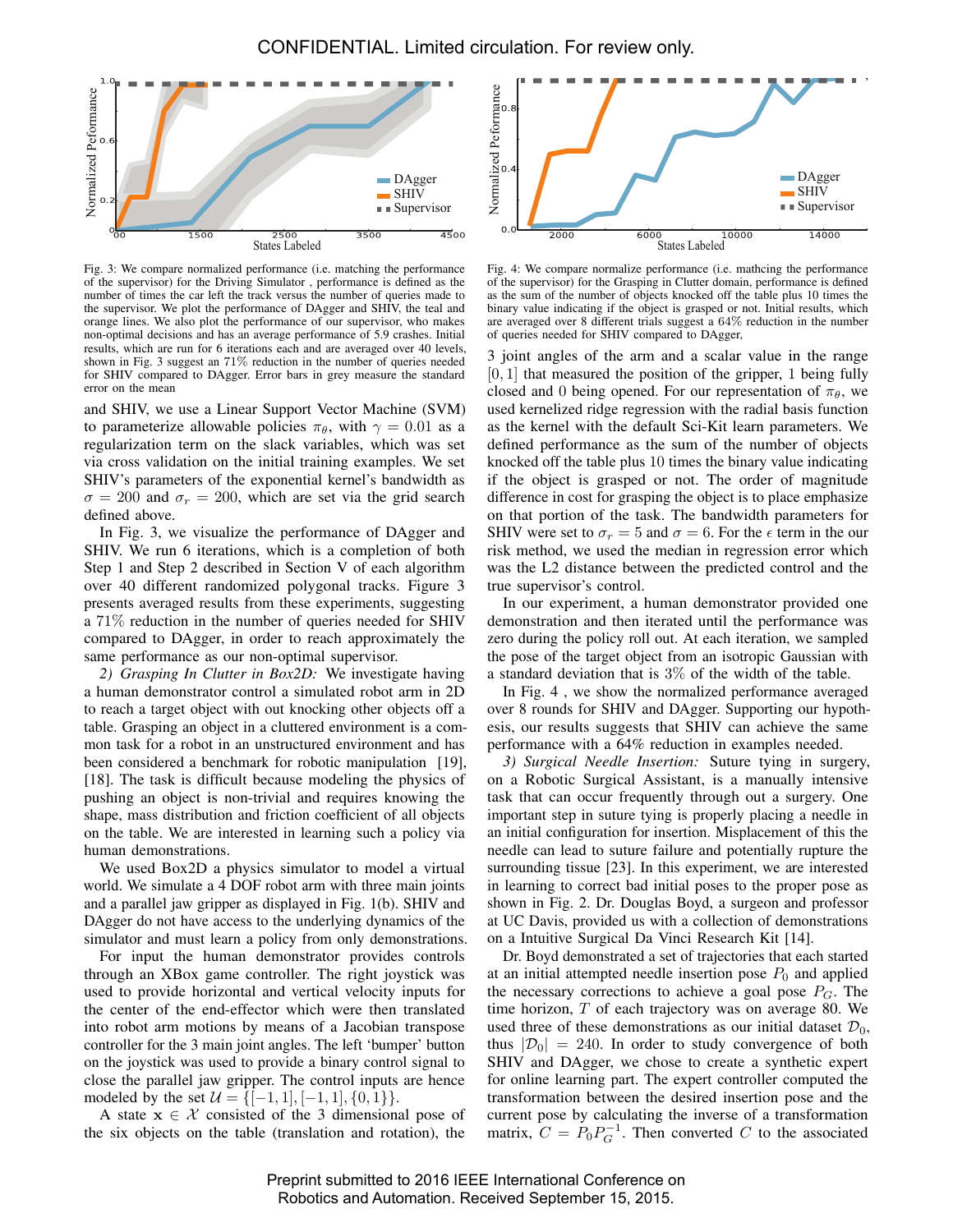

Fig. 5: We compare normalized performance (i.e. matching the performance of the supervisor), performance is defined as the euclidean distance between translation in centimeters. In Fig. 3, we plot the performance of DAgger and SHIV. Initial results, which are run for 20 iterations each and are averaged over 40 different initial starting positions, shown in Fig. 3 suggest an 67% reduction in the number of queries needed for SHIV compared to DAgger. Error bars in grey measure the standard error on the mean

lie algebra vector  $c \in \mathbb{R}^6$  for  $SE(3)$  and normalize it to the average magnitude of the control,  $||\bar{c}_D||$ , Dr. Boyd applied.

The policy  $\pi_{\theta}$  was represented as kernel ridge regression with the default values given in Sci-Kit learn. The state  $X$ was a 16 dimensional vector consisting of the elements in the pose P vector. The control space  $\mathcal{U}$  was a  $\mathbb{R}^6$  vector representing the Lie algebra.

For the  $\epsilon$  term in the our risk method, we used the median in regression error which was the L2 distance between the predicted control and the true supervisor's control. regions respectively. The bandwidth,  $\sigma$ , in the rbf kernel was set to 2 and  $\sigma_b = 1$ .

For trials we sample a start position from a Gaussian on the translational component of  $P_0$  with isotropic variance of 0.1 cm. The distance between initial  $P_0$  and  $P_G$  is roughly 3 cm. Performance is measured in terms of Euclidean distance in translational component, which is in centimeters. We run DAgger and SHIV both for 20 iterations and average over 40 different starting positions.

In Fig. 4, we show the normalized performance (i.e. 1) corresponds to matching the supervisor) averaged over 40 rounds for SHIV and DAgger. Supporting our hypothesis, our results suggests that SHIV can achieve the same performance with a 67% reduction in the number of examples needed.

# *B. SHIV Analysis*

*1) Comparison to active learning approaches.:* We compare five active learning methods on high dimensional nonstationary state distributions. We first compare our combined notion of risk (Fig. 2(d)), with risk based on novelty alone (Fig. 2(c)) in order to test whether carving out regions that have been misclassified previously is valuable.

We then compare against another novelty detection method as well called Maximal Mean Discrepancy (MMD) from MMD-IL [17], which evaluates how close a point is to the distribution using kernel density estimate and adds the variance of the distribution in the dataset  $D$ . MMD has been shown to work well in low dimensional online LfD tasks. We set bandwidth of the kernel as the same as our modified One Class SVM and the  $\alpha$  decision boundary is set by sorting the MMD value of the states and picking an  $\alpha$  such that the lowest 10% are marked as risky. This is in similar spirit to  $\nu = 0.1$ .

| <b>Risk Sensitivity</b> $(\sigma)$ |                            |                       |
|------------------------------------|----------------------------|-----------------------|
|                                    | <b>Normalized Perform.</b> | <b>States Labeled</b> |
|                                    | 1.0                        | 4122                  |
| 50                                 | 1.0                        | 3864                  |
| 150                                | 1.09                       | 1859                  |
| 200                                | 0.96                       | 1524                  |
| 250                                | 0.94                       | 1536                  |
| 350                                | 0.45                       | 521                   |

TABLE I: An analysis of the sensitivity risk sensitivity parameter, $\sigma$ , of Eq. 5, or the decision function for risky or safe. SHIV was run for 6 iterations and averaged over 40 different randomized polygonal tracks. Small  $\sigma$ ,  $\sigma = 1$ , corresponds to always asking for help and very large sigma,  $\sigma = 350$ , relates to a lot less data being used, but decreased performance.

We also compare against two baselines typically used in active learning. The first is confidence based on distance from the classification hyperplane  $[34]$  (Fig. 2(a)). We set the threshold distance to the average distance from the hyperplane for the mis-classified points in  $\mathcal{D}_0$ , which consisted of two demonstrations from our solver.

The last baseline is Query By Committee (Fig. 2(d)), which has a committee of different hypothesis estimators and points are marked risky if the committee disagrees. Our committee which was trained via bagging [6]. To obtain a committee, we divided the training data into 3 overlapping subsets, each with 80% of the data. We trained a Linear SVM on each subset. If the three classifiers agreed with each other the point was determined low risk and if they disagree it was determined high risk.

We run each query selection method over 50 different car tracks in the driving simulator domain. We measured the percentage of truly risky states, encountered during the first policy roll out, that are estimated to be safe by the active learning technique. The active learning techniques are trained on the initial demonstrations  $\mathcal{D}_0$ , which is different then the distribution being sampled from,  $p(x|\theta_0)$ , in this experiment.

Fig. 6 plots the performance for each query selection method, averaged over 50 tracks. We observe a significant performance improvement with methods based on classification based novelty detection compared to confidence,query by committee and MMD. Furthermore, using the combined measure of risk performs better than relying solely on the One Class SVM.

*2) Sensitivity Analysis to Risk Sensitivity Parameter:* To analyze the sensitivity of our method we varied the risk sensitivity parameter or  $\sigma$  of the decision function  $g_{\sigma}$ , or Eq. 5.  $\sigma$  is a measure of how much risk we allow, with smaller  $\sigma$ s leading to more risk-adverse behavior. SHIV was ran for 6 iterations and averaged over 40 different randomized polygonal tracks. For each  $\sigma$ , we measure the final normalized performance of the policy  $\pi_{\theta}$  after 6 iterations and the number of examples SHIV requested from the supervisor. As shown in Table I, small  $\sigma$ ,  $\sigma = 1$ , corresponds to always asking for help (many states labeled) and very large sigma,  $\sigma = 350$ , relates to less data being used, but worse performance. However,  $\sigma$  values between 150 and 250 all achieve similarly good performance, suggesting that SHIV is robust to the choice of a particular  $\sigma$ .

### VII. DISCUSSIONS AND FUTURE WORK

Online LfD has been successful on an array of tasks [12], [29], however it can place significant burden on a supervisor. Our algorithm, SHIV, implements stream-based active learning with a query selection method that evaluates risk in a